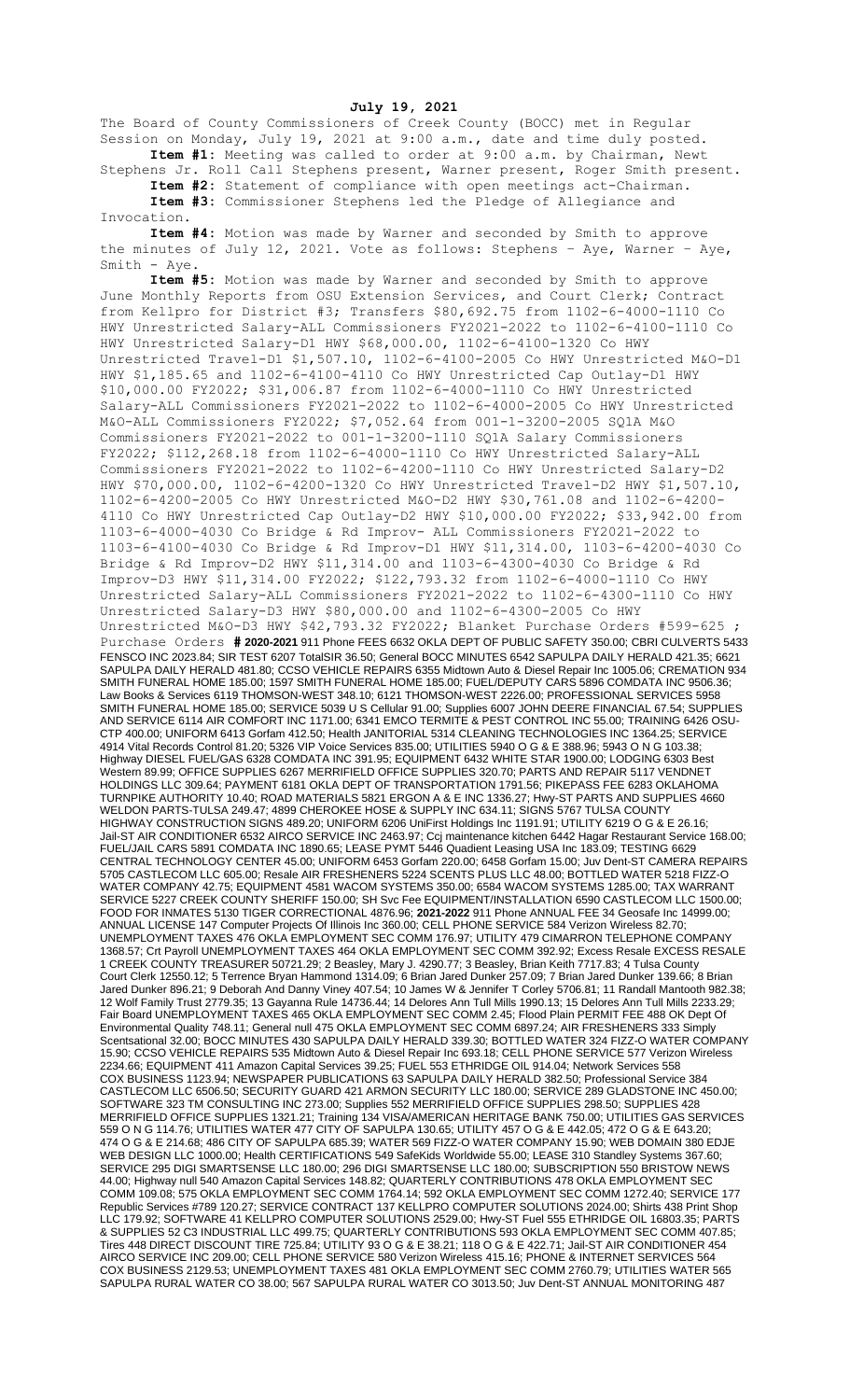ENDEX 240.00; CELL PHONE 578 Verizon Wireless 41.35; Network Services 579 COX BUSINESS 1738.44; PLUMBING SERVICES 543 CREEK ENVIRONMENTAL SOLUTIONS LLC 480.00; UNEMPLOYMENT TAXES 471 OKLA EMPLOYMENT SEC COMM 1328.56; ML Fee LEASE 322 Quadient Leasing USA Inc 184.62; Resale Mowing 571 DIAMOND E LAND SERVICE LLC 1090.00; Supplies 398 MERRIFIELD OFFICE SUPPLIES 145.96; 483 MERRIFIELD OFFICE SUPPLIES 310.00; 484 MERRIFIELD OFFICE SUPPLIES 389.55; 570 MERRIFIELD OFFICE SUPPLIES 10.70; TEMPORARY EMPLOYEE 352 DYNAMIC RECRUITING SPECIALIST 661.12; 353 DYNAMIC RECRUITING SPECIALIST 826.40; UNEMPLOYMENT TAXES 466 OKLA EMPLOYMENT SEC COMM 284.89; RM&P SOFTWARE 318 KELLPRO COMPUTER SOLUTIONS 34828.80; WEB HOSTING 319 BROOKS JEFFREY MARKETING INC 1245.00; Safe Oklahoma - AG UNEMPLOYMENT TAXES 469 OKLA EMPLOYMENT SEC COMM 9.18; SH Commissary Commissary 132 TIGER CORRECTIONAL 1982.50; SH Svc Fee FOOD FOR INMATES 106 TIGER CORRECTIONAL 4571.89; 596 TIGER CORRECTIONAL 4545.11; POSTAGE STAMPS 560 U S POSTMASTER 275.00; UNEMPLOYMENT TAXES 482 OKLA EMPLOYMENT SEC COMM 233.00. Vote as follows: Stephens – Aye, Warner - Aye, Smith - Aye.

**Item #6: DISCUSSION** of new business. (In accordance with the Open Meetings Act, Title 25 O.S. § 311(A)(9), new business defined as any matter not known about or which could not have been reasonably foreseen within 24 hours of this meeting. Stephens gave an update on employee and thanked everyone for their prayers.

**Item #7:** Motion was made by Warner and seconded by Smith for the Allocation of Beverage Tax to be distributed as follows: Bristow \$4,082.83; Depew \$461.14; Drumright \$2,816.49; Kellyville \$1,113.83; Kiefer \$1,631.72; Lawrence Creek \$145.44; Mannford \$2,979.66; Mounds \$1,131.56; Oilton \$982.58; Sapulpa \$19,899.87; Shamrock \$99.32; Slick \$127.70. Vote as follows: Stephens - Aye, Warner - Aye, Smith - Aye.

**Item #8:** Motion was made by Stephens and seconded by Warner to let for **Bid#21-14 Remove & Replace Carpet** to be opened on 8-6-21. Stephens stated this is for various flooring for all county buildings. I know we are getting close with costs, so we are letting for bid. Vote as follows: Stephens – Aye, Warner - Aye, Smith - Aye.

 **Item #9:** Motion was made by Stephens and seconded by Warner to sign Juvenile Detention Contract with Community Works for \$42.50 per day, per child for Cleveland County and Pottawatomie County. Vote as follows: Stephens – Aye, Warner – Aye, Smith - Aye.

**Item #10:** Motion was made by Stephens and seconded by Warner to sign **Resolution#2021-100** surplussing a HP Z230 HP CPU Inv#F218.222 Serial#2UA4210H6S and two L&M Office Pedestal Desks Gray Granite Inv#105.31, F105.32 and **Resolution#2021-100A** disposing of the HP CPU to be junked and the two desks to be transferred to Pawnee County. Vote as follows: Stephens – Aye, Warner - Aye, Smith - Aye.

**Item #11:** Motion was made by Warner and seconded by Smith to sign Inter-Cooperative Agreement with the Town of Lawrence Creek and District #2. Warner stated this is just the annual agreement. Vote as follows: Stephens – Aye, Warner - Aye, Smith - Aye.

**Item #12:** Motion was made by Warner and seconded by Smith to approve Utility Permit from Phillips 66 Carrier per County Specs to be extended from 30 days to 60 days for 12" steel pipeline, by bore, open cut and HDD, size of line 12", to cross S. 177<sup>th</sup> W. Ave approximately 895' S. of W. 61<sup>st</sup> St. S. and 2,572' S.E. of the N.W. corner of Section 1, T18N, R10E, W. 71st St. S. approximately 2,900' E. of N. 3280 Rd and 2,900' E. of N.W. corner of Section 12, T18N, R10E, W. 81st St. S. approximately 2,945' NE of S. 193 $^{rd}$  W. Ave and 3,000' E. of the N.W. corner of Section 13, T18N, R10E, W. 83rd St. S. approximately 600' NE of S. 177th W. Ave and 1,400' SW of the N.E. corner of Section 13, T18N, R10E, W. 91st St. S. approximately 85' E. of S. 177<sup>th</sup> W. Ave and 85' E. of the N.W. corner of Section 19, T18N, R11E, S. 161<sup>st</sup> W. Ave approximately 105' N. of W. 101st St. S. and 105' N. of the S.W. corner of Section 20, T18N, R11E, S. 153rd W. Ave approximately 105' N. of W. 101st St. S. and 105' N. of the S.E. corner of S.W. Section 20, T18N, R11E, S. 145<sup>th</sup> W. Ave approximately 105' N. of W. 101st S. and 105' N. of S.E. corner of Section 20, T18N, R11E, S. 177<sup>th</sup> W. Ave approximately 895' S. of W. 61<sup>st</sup> St. S. and 2,572' SE of the N.W. corner of Section 1, T18N, R10E, W. 71st St. S. approximately 2,900' E. of N.3280 Rd and 2,900' E. of the N.W. corner of Section 12, T18N, R10E, W. 81st St. S. approximately 2,945' NE of S. 193rd W. Ave and  $3,000'$  E. of the N.W. corner of Section 13, T18N, R10E, W. 83<sup>rd</sup> St. S. approximately 600' NE of S. 177<sup>th</sup> W. Ave and 1,400' SW of N.E corner of Section 13, T18N, R10E, W. 91st St. S. approximately 85' E. of S. 177<sup>th</sup> W. Ave and 85' E. of N.W. corner of Section 19, T18N, R11E, S. 161<sup>st</sup> W. Ave approximately 105' N. of W. 101st St. S. and 105' N. of S.W. corner of Section 20, T18N, R11E, S. 145<sup>th</sup> W. Ave approximately 105' N. of W. 101<sup>st</sup> St. S. and 105' N. of S.E. corner of Section 20, T18N, R11E, Sahoma Lake Road approximately 4,894' N. of 1-44 Turner Turnpike and 175' E. of N.W. corner of Section 27, T18N, R11E, Keystone Ave approximately 706' N. of I-44 Turner Turnpike and 200' E. of S.W. corner of Section 24, T18N, R11E and S. 33rd W. Ave approximately 56' N. of the intersection of W. 101st St. S. and S. 33rd St. W. approximately 105' N. of S.W. corner of Section 22, T18N, R11E all in District #2. Warner stated he would like the authority to require and pull permit if this project gets out of hand. Warner asked Glen Musser, Project Manager if this one wasn't part of the first request, Musser stated no. There was discussion of extending the permit to 60 days, as they are not going to